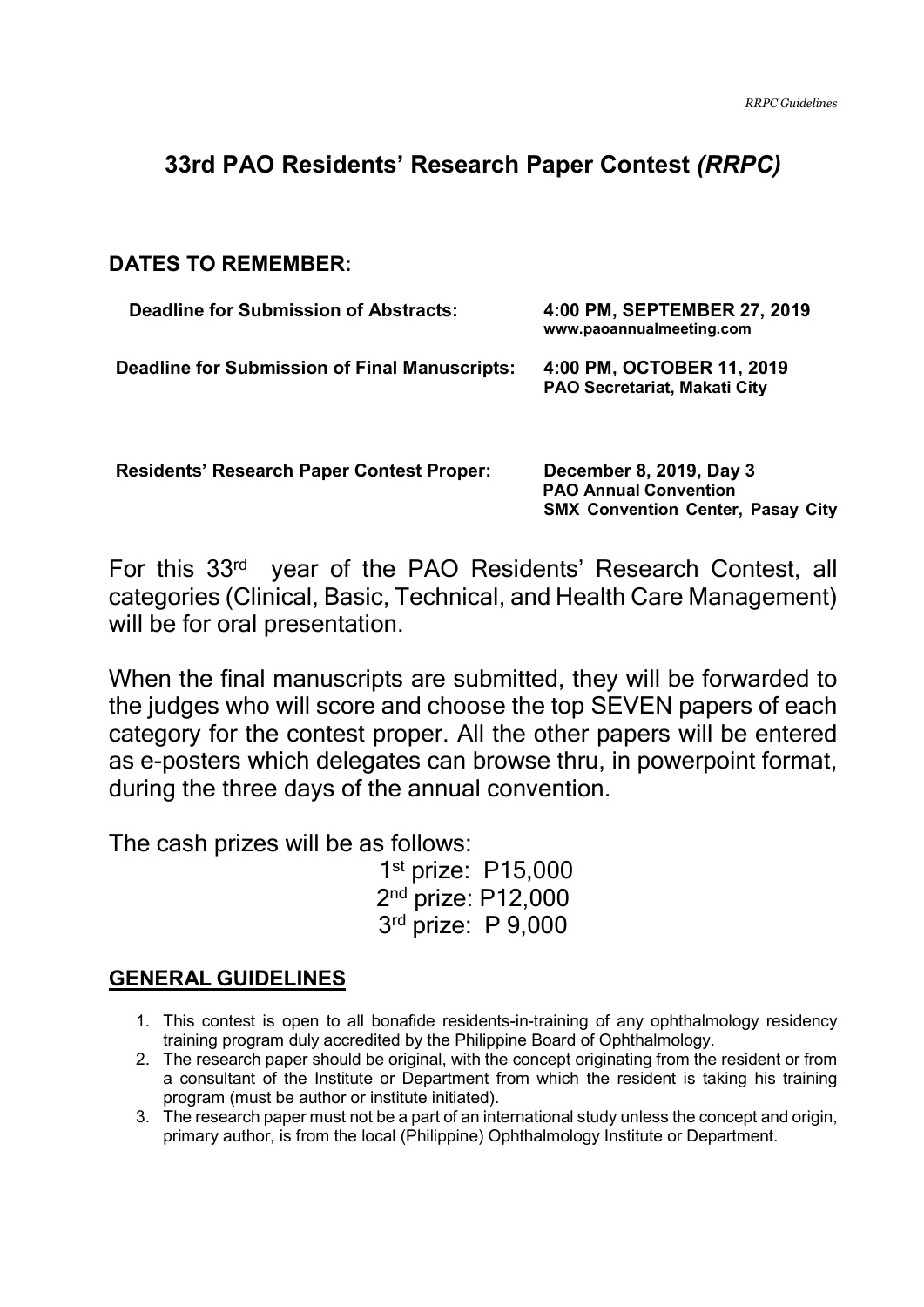- 4. Studies initiated by pharmaceutical companies or ophthalmic manufacturers shall not be accepted.
- 5. Research papers which were already published, submitted or accepted for publication prior to the contest shall be disqualified.
- 6. IRB approval is required for all papers.
- 7. The research paper must have been done during the author's residency in Ophthalmology.
- 8. The senior (presenting) author must be a resident at the time of presentation, or a recent graduate (not more than 12 months after completion of residency).
- 9. Papers done by post-residency fellows-in-training, when done as part of the fellowship are not acceptable.
- 10. Papers will be reviewed by the Committee on Research to assess worthiness for presentation and for re-classification into the different categories (basic, clinical, technical and health care management), if necessary.

### **RRPC PROPER**

### **Manuscript Sections**

- a. Title Page
- b. Abstract
- c. Introduction
- d. Methods
- e. Results
- f. Discussion
- g. Conclusion
- h. References
- i. Tables
- j. Illustrations (Figures)
- k. Units of Measurement
- i. Abbreviations and Symbols

### **Manuscript Preparation**

- 1. Preparation of the manuscript shall be based on the *"Uniform Requirements for Manuscripts Submitted to Biomedical Journals: Manuscript Preparation and Submission"* established by the International Committee of Medical Journal Editors (http://www.icmje.org/manuscript\_1prepare.html)
- 2. The manuscripts must be typewritten, Times New Roman, font size 12, double spaced, in 8.5 X 13 inches legal paper with 1.5 inch margins on each side. Page numbers must be located at the right lower corner of each page (page x of y).
- 3. References are to be properly appended. You may refer to *"Uniform Requirements for Manuscripts Submitted to Biomedical Journals: References"* **(**http://www.icmje.org/references\_1print.html**)**
- 4. Disclosures of funding sources or any conflicts of interest must be mentioned in the manuscript and at the start of the oral presentation (http://www.icmje.org/ethical\_4conflicts.html). Please be guided using the ICJME uniform disclosure form (http://www.icmje.org/coi\_disclosure.pdf)
- 5. Authorship and contributorship must be mentioned using guidelines from Uniform Requirements for Manuscripts Submitted to Biomedical Journals: Ethical Considerations in the Conduct and Reporting of Research: Authorship and Contributorship (http://www.icmje.org/ethical\_1author.html).
- 6. For the contest proper, the identity of the authors and institutions (including logos and acronyms) should not be mentioned or included in any part of the manuscript or slides.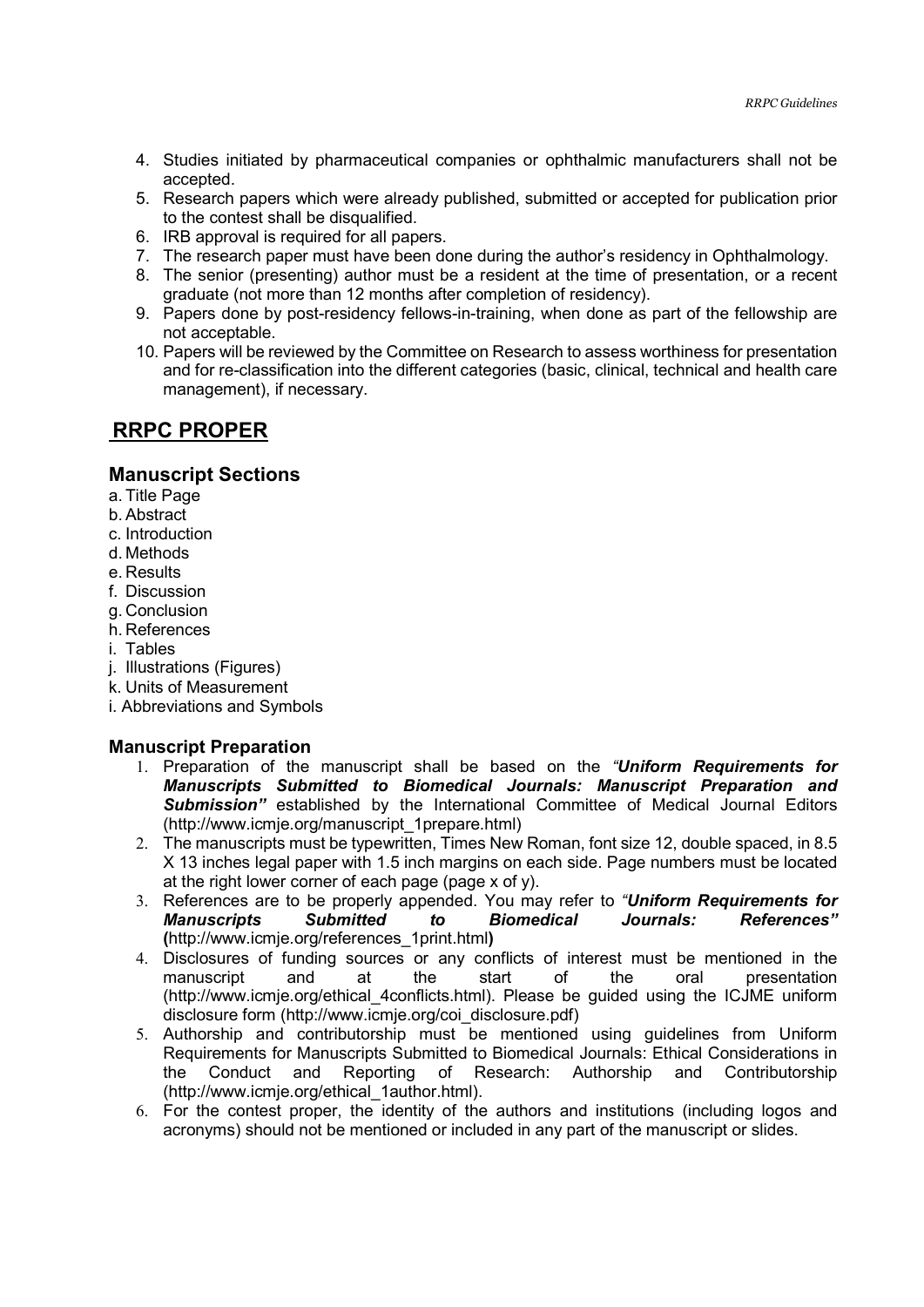## **MANUSCRIPT AND ABSTRACT REQUIREMENTS**

A total of four (4) hard copies of the **manuscript** and one E-COPY (DVD, SD, USB) *with a minimum of 6 keywords* is to be be submitted.

**For the RRPC**: Three (3) hard copies of the full manuscript **WITHOUT** the names of the authors & institution in any part of the paper.

**For the PJO**: One (1) hard copy of the full manuscript **WITH** the names of the authors and institution and one E-COPY.

**Signed Copyright Transfer** to the Philippine Journal of Ophthalmology (PJO) should be provided, otherwise advised through writing.

The PJO will screen the papers for possible publication after the contest has concluded. These may be returned for revisions. If the paper is chosen for publication, the author will be notified.

### **RESEARCH CONTEST CATEGORIES**

#### **Basic Paper Category:** *(to be presented and judged on December 8, 2019, Day 3)*

A study will be categorized as a Basic Paper if it relates to basic knowledge/information in Ophthalmology. These include studies on the following:

- Anatomy
- Physiology
- Biochemistry
- Genetics
- Animal studies
- Cell studies
- In vitro studies

\*The top SEVEN Basic papers will be chosen to for oral presentation during annual PAO meeting.

#### **Clinical Paper Category:** *(to be presented and judged on December 8, 2019 Day 3)*

A study will be categorized as a Clinical Paper if it involves human subjects and relates to diagnosis, management and prognosis of ophthalmic diseases. These include the following:

- Interventional studies
- Randomized controlled trials
- Case control studies

\* The top SEVEN Clinical papers will be chosen to for oral presentation during annual PAO meeting.

### **Technical Paper Category:** *(to be presented and judged on December 8, 2019 Day 3)*

A study will be categorized as a Technical Paper if it relates to the following:

- New or innovative surgical techniques
- Variations of a standard surgical technique
- New instrumentations
- New applications of traditional instruments
- New materials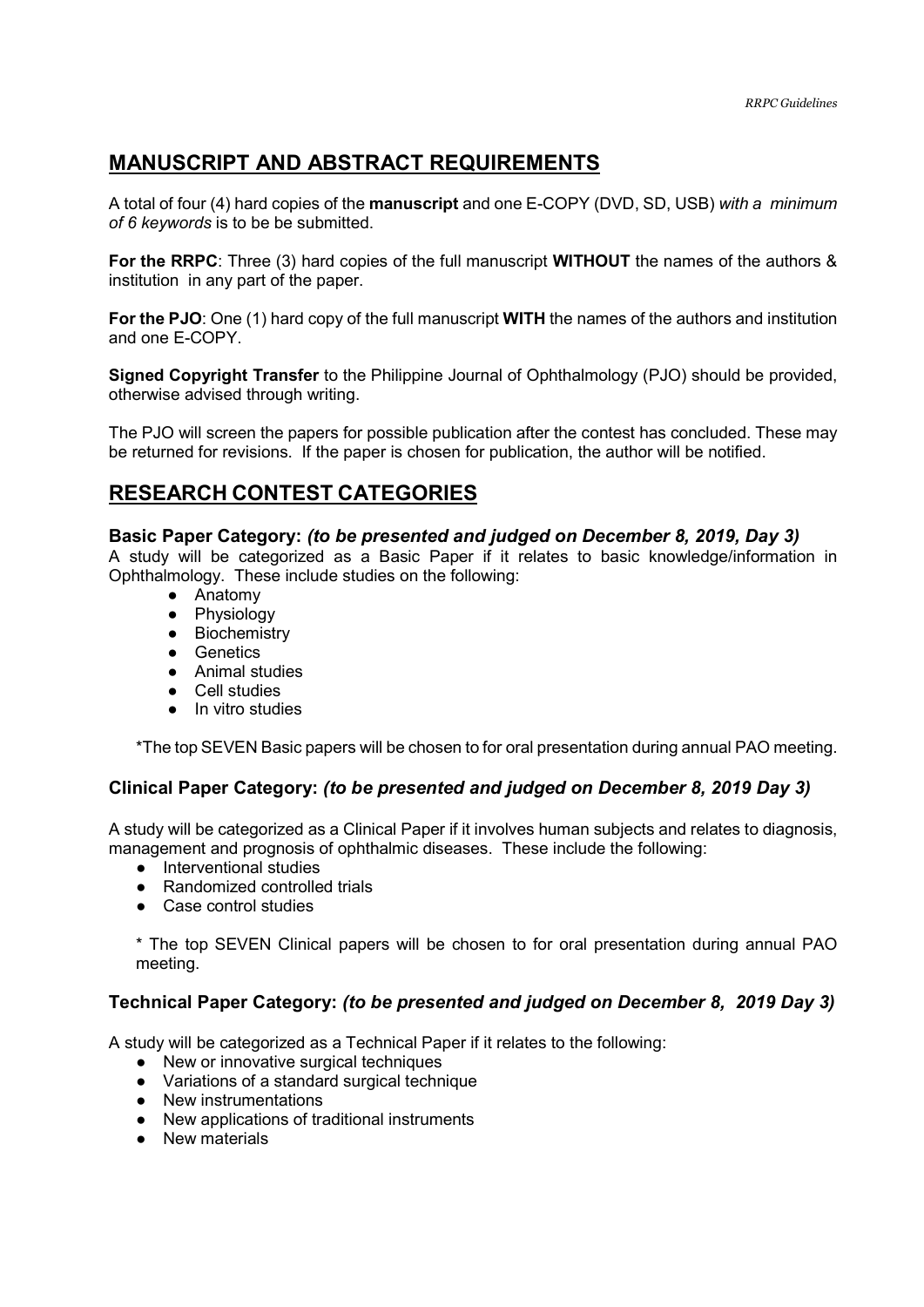\* The top SEVEN Technical papers will be chosen to for oral presentation during annual PAO meeting.

### **Healthcare Management / Public Health:** *(to be presented and judged on December 8, 2019 Day 3)*

A study will be categorized as Healthcare Management /Public Health if it relates to the ff:

- Public Health Programs
- Social Epidemiology
- Preventive care
- Occupational safety
- Health human services
- Evidenced based practice
- Clinical Integration
- The top SEVEN Healthcare Management / Public Health papers will be chosen to for oral presentation during annual PAO meeting.

### **BOARD OF JUDGES**

The Chairman of the Residents Research Paper Contest will appoint 3 Board of Judges for each category -- Basic, Clinical, Technical Categories, and Healthcare Management / Public Health. The Board of Judges will be composed of one Head Judge and two members for each category. The Head Judges should be ophthalmologists with a background in research or academics or evidencebased medicine. Members may or may not be ophthalmologists, but should be "scientists" with a background in research or academics.

Accepted manuscripts will undergo pre-judging by the respective set of judges. The top SEVEN papers of each category will be chosen for oral presentation during the PAO annual meeting. Authors of the top papers will be informed ten days before the day of presentation.

All papers, Basic, Clinical, Technical, Healthcare Management / Public Health are for oral presentation. There will be no poster presentations.

All research paper entries will be required to submit a hard and digital copy of the manuscript for submission to the PJO for possible publication.

### **GRADING**

| <b>CRITERIA</b>                     | <b>POINTS</b> | <b>BASIS</b>                                                                                                                         |
|-------------------------------------|---------------|--------------------------------------------------------------------------------------------------------------------------------------|
| <b>Significance of the</b><br>study | 10            | Do the rationale, literature review, research framework, and<br>objectives establish the importance and originality of the<br>study? |

#### I. **Written Report (85%)**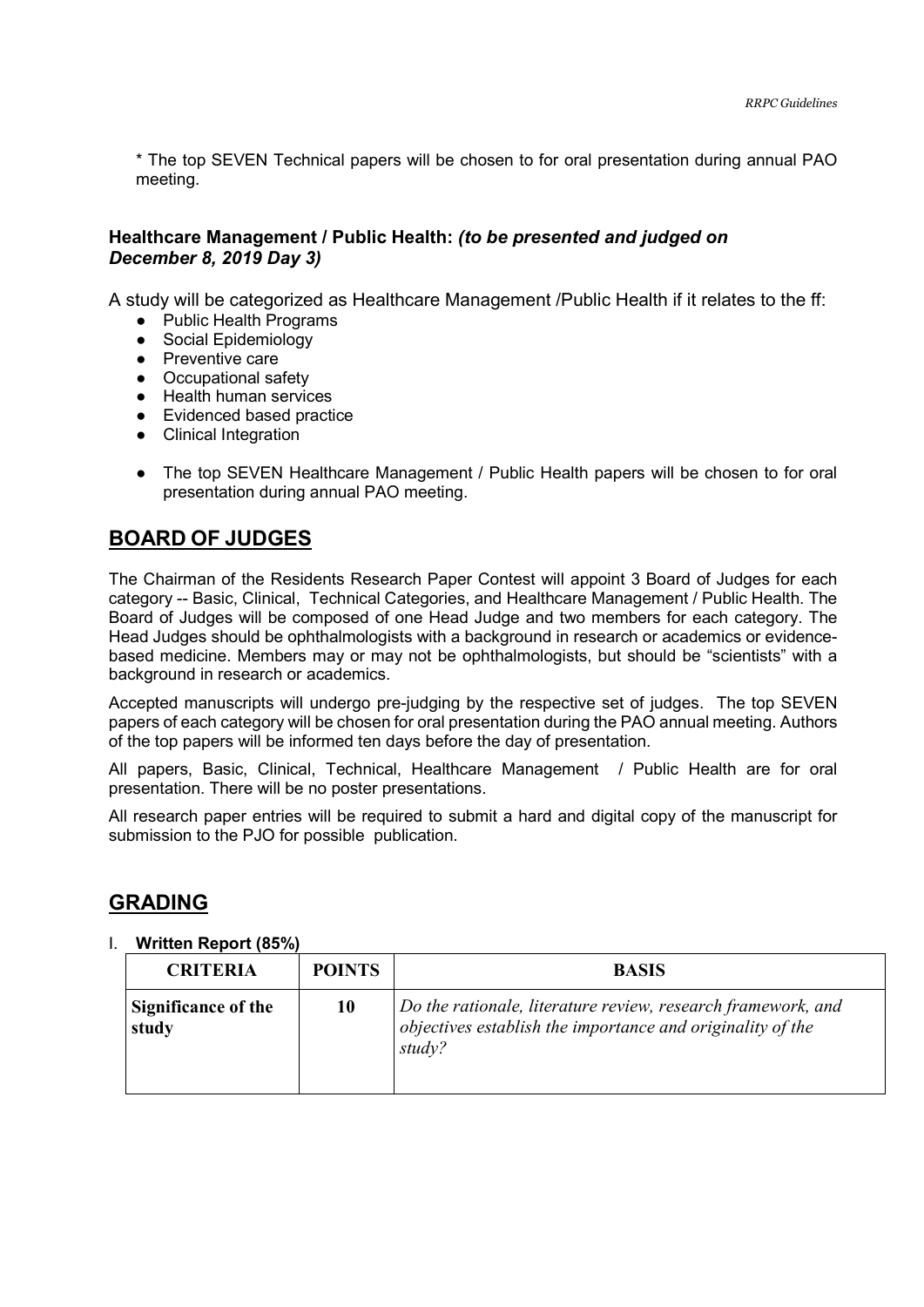| <b>Scientific validity</b><br>1. Materials<br>& Methodology                 | Total=60<br>20 | Is the study designed appropriately to answer the stated<br>objective(s) (i.e. appropriate procedures and outcome<br>assessments, sample size, appropriate statistical measures,<br>and tools which have been tested for reliability and validity)?<br>Are sources of possible bias being handled appropriately?             |
|-----------------------------------------------------------------------------|----------------|------------------------------------------------------------------------------------------------------------------------------------------------------------------------------------------------------------------------------------------------------------------------------------------------------------------------------|
| 2. Results                                                                  | 20             | Are the results valid? Are the results presented clearly and<br>appropriately? (Interpretation and analysis; validity of results<br>based on the critical appraisal guidelines and CONSORT<br>checklist)                                                                                                                     |
| 3. Discussion,<br>Conclusion, and<br>Recommendations                        | 20             | Are the results and study limitations discussed in sufficient<br>detail? Are the implications of the findings discussed? Do the<br>conclusion statements answer the study objectives; are they<br>firmly based on the results? Are there sound recommendations for<br>the users of this information and for future research? |
| <b>Quality of written</b><br><b>Report</b><br>1. Technical<br>Writing style | 15<br>5        | Organized manuscript, conforms to standards for reporting<br>evidence                                                                                                                                                                                                                                                        |
| 2. Presentation<br>Of figures & tables                                      | 5              |                                                                                                                                                                                                                                                                                                                              |
| 3. Thoroughness<br>Of reporting                                             | 5              | Based on compliance with CONSORT or other applicable<br>guidelines                                                                                                                                                                                                                                                           |
| <b>TOTAL WRITTEN</b><br><b>SCORE</b>                                        | 85             |                                                                                                                                                                                                                                                                                                                              |

II.

### II. **Oral Presentation (15%)**

| $\sim$ $\sim$ $\sim$ $\sim$ $\sim$ $\sim$<br>'RI<br>$\sqrt{ }$ | TAITE<br>$\mathbf{L} \mathbf{D}$<br>$\mathbf{v}$ | $\sim -\sim$<br>D<br>DADID |
|----------------------------------------------------------------|--------------------------------------------------|----------------------------|
|----------------------------------------------------------------|--------------------------------------------------|----------------------------|